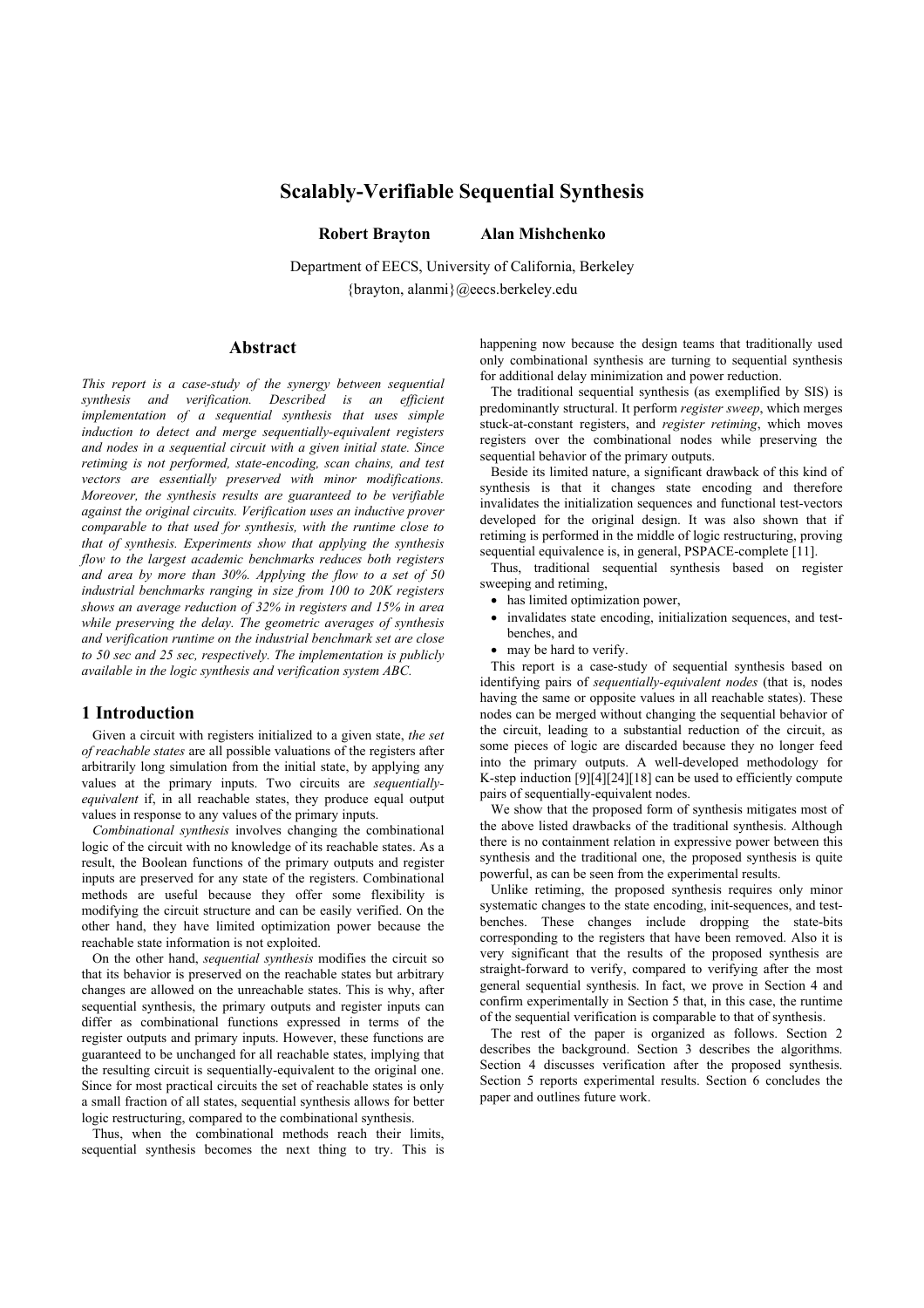# **2 Background**

A *Boolean network* is a directed acyclic graph (DAG) with nodes corresponding to logic gates and directed edges corresponding to wires connecting the gates. The terms Boolean network and circuit are used interchangeably in this paper. If the network is sequential, the memory elements are assumed to be D-flip-flops with initial states. Terms memory elements, flopflops, and registers are used interchangeably in this paper.

A node *n* has zero or more *fanins,* i.e. nodes that are driving *n*, and zero or more *fanouts*, i.e. nodes driven by *n*. The *primary inputs* (PIs) are nodes without fanins in the current network. The *primary outputs* (POs) are a subset of nodes of the network. If the network is sequential, it contains registers whose inputs and output are treated as additional PIs/POs in combinational optimization and mapping. It is assumed that each node has a unique integer called its *node ID.* 

A *fanin* (*fanout*) *cone* of node *n* is a subset of all nodes of the network reachable through the fanin (fanout) edges from the given node. A *maximum fanout free cone* (MFFC) of node *n* is a subset of the fanin cone, such that every path from a node in the subset to the POs passes through *n*. Informally, the MFFC of a node contains all the logic used exclusively by the node. When a node is removed, the logic in its MFFC can be removed.

*Merging* node *n* onto node *m* is a structural transformation of a network that transfers the fanouts of *n* to *m* and removes *n* and its MFFC. Merging is often applied to a set of nodes that are proved to be equivalent. In this case, one node is denoted as the *representative* of an equivalence class, and all other nodes of the class are merged onto the representative. The representative can be any node if its fanin cone does not contain any other node of the same class. In this work, the representative is the node of the class that appears first in a topological order.

*SAT sweeping* is a technique for detecting and merging equivalent nodes in a combinational network [15][14][20][21]. SAT sweeping is based on a combination of simulation and Boolean satisfiability. Random simulation is used to divide the nodes into candidate equivalence classes. Next, each pair of nodes in the classes is considered in a topological order. A SAT solver is invoked to prove or disprove the equivalence. If the equivalence is disproved, the counter-example is used to simulate the circuit, which may result in disproving other candidate equivalences. SAT sweeping is used as a robust combinational equivalence checking technique and as a building block in sequential synthesis.

*BMC* stands for bounded model checking. BMC uses Boolean satisfiability to prove a property true for all states reachable from the initial state in a fixed number of transitions (known as *BMC depth*). In the context of equivalence checking, BMC checks pairwise equivalence of the outputs of two circuits under verification.

### **3 Sequential Synthesis and Verification**

This section gives an overview of the proposed synthesis algorithms and their use in sequential verification.

### **3.1 Register sweep**

Structural register sweep iterates the procedure in Figure 3.1 as long as there is a reduction in the number of registers.

This procedure assumes that all registers have the constant-0 initial state. If some registers have a don't-care initial state, they are transformed by adding a new PIs and a MUX controlled by a special register that produces 0 in the first frame and 1 afterwards. If some registers have a constant-1 initial state, they are transformed by adding a pair of inverters at the output of the register and retiming the register forward over the first inverter.

Detection of stuck-at-constant registers using ternary simulation is based on [5]. This algorithm assigns the initial values to the registers and simulates the circuit using x-valued primary inputs. The ternary states reached at the registers are collected. Simulation stops when a new ternary state is equal to a previously seen ternary state. At this point, if some register has the same constant value in every reachable ternary state, this register is declared stuck-at-constant.

#### aig **runStructuralRegisterSweep**( aig *N* ) {

```
 // start the set of equivalent register pairs 
 set of node subsets Classes = ∅; 
 // detect registers with combinationally-equivalent inputs 
for each register r1 in aig N
    if (there is register r^2 in aig N with the same driver as r1)
        Classes = Classes \cup \{r1, r2\}; // detect registers that are stuck-at-constant 
 runTernarySimulation( N ); 
 for each register r1 in aig N
    if ( register r1 is stuck-at-constant c )
        Classes = Classes \cup \{c, r1\}; // use the equivalences to reconstruct the aig 
 aig N1 = mergeEquivalences( N, Classes ); 
 return N1;
```
}

Figure 3.1. Structural register sweep.

### **3.2 Signal-correspondence**

*Signal-correspondence* is a computation of a set of classes of sequentially-equivalent nodes using induction. The classes are *K*-step-inductive in the following sense: (base case) they hold true for all inputs in the first *K*-1 frames starting from the initial state, and (inductive case) if they are assumed to be true in the first *K*-1 frames starting from any state, they hold in the *K*-th frame.

Our implementation of signal-correspondence follows previous work  $[9][4][24][18]$ . The pseudo-code is given in Figure 3.2.

#### aig **runSignalCorrespondence**( aig *N*, int *K* )

{

}

 *// detect candidate equivalences using random simulation*  set of node subsets  $Classes = \text{randomSimulation}( N )$ ;

 *// refine equivalences by BMC from the initial state for depth K-*1 **refineClassesUsingBMC**( *N, K-*1*, Classes* );

```
 // perform iterative refinement of candidate equivalence classes 
 do { 
      // do speculative reduction of K-1 uninitialized frames
```

```
 network NR = speculativeReduction( N, K-1, Classes ); 
          // derive SAT solver containing CNF of the reduced frames 
          solver S = transformAIGintoCNF( NR ); 
          // check candidate equivalences in K-th frame 
          performSatSweepingWithConstraints( St, Classes ); 
\rightarrow while ( Classes are refined during SAT sweeping );
```

```
 // merge computed equivalences 
 aig N1 = mergeEquivalences( N, Classes ); 
 return N1;
```
Figure 3.2. Signal-correspodence using K-step induction.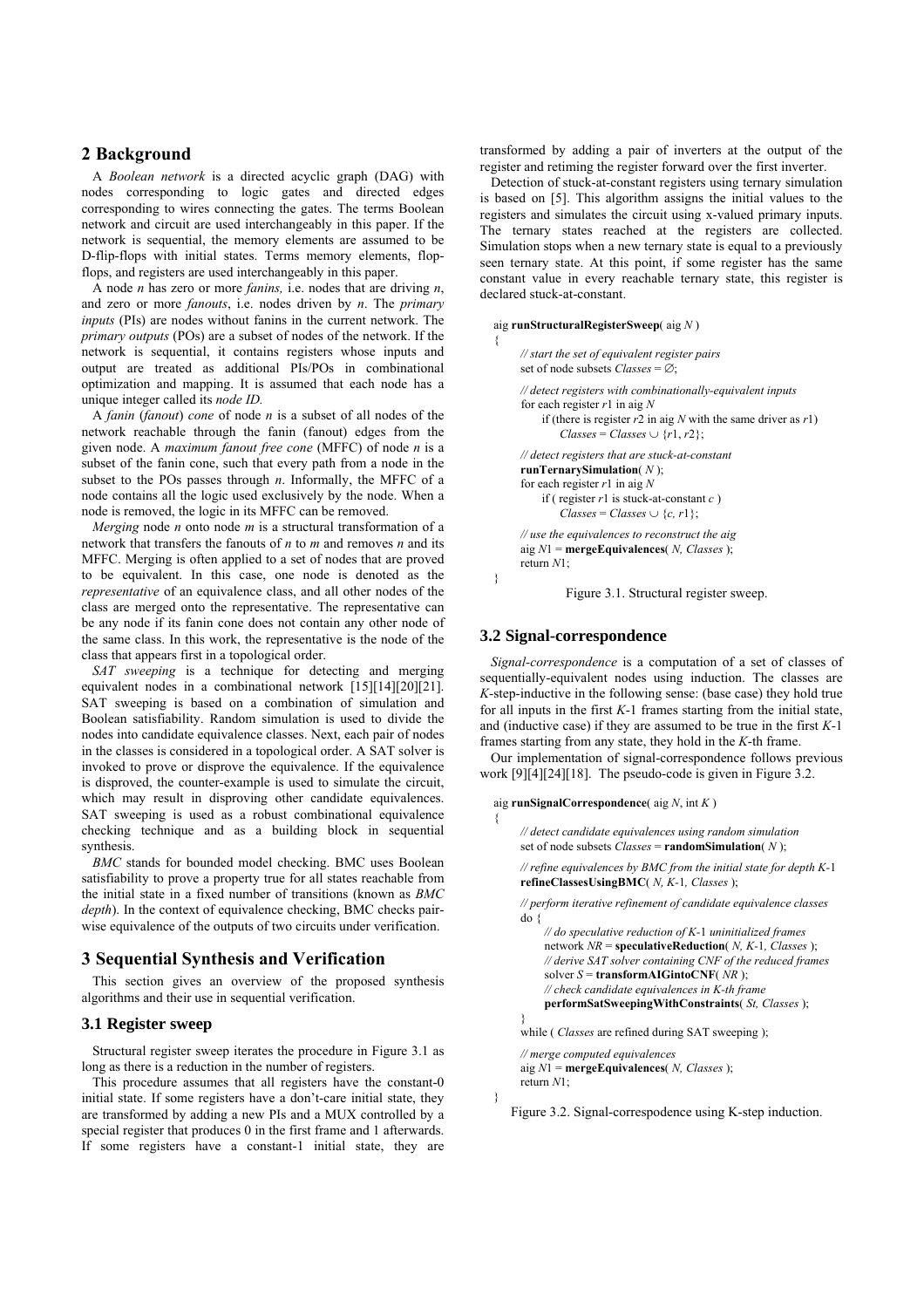It was found that the scalability of signal-correspondence hinges upon the way the candidate equivalences are assumed before they are proved in the *K*-th frame of the inductive case. A technique known as *speculative reduction* was pioneered in [24]. A similar approach was proposed and used in [18].

Speculative reduction merges a node onto its representative for all equivalence classes assumed to hold in the first *K*-1 frames. After merging, the node is not removed but a constraint is added to assert that this node and the representative are equal. Merging facilitates logic reduction in the fanout cone of the node. This can make the downstream merges trivial and the corresponding constraints redundant. Experiments confirm a dramatic decrease in both the size of the AIG and the number of constraints added to the SAT solver. The gain in runtime due to speculative reduction is several orders of magnitude for large designs.

### **3.3 Partitioned register-correspondence**

*Register-correspondence* is a special case of signalcorrespondence when candidate equivalences are limited to register outputs, as opposed to all nodes in a sequential network. The implementation of register-correspondence is essentially the same as that of signal-correspondence, except that only register outputs are allowed in the candidate equivalence classes.

It was found that most of the runtime of register-correspondence for large designs is spent in Boolean constraint propagation during the satisfiable SAT runs and simulation of the resulting counter-examples. This led to an idea of partitioning, in which the inductive problem is solved by several instances of a SAT solver, without impacting the completeness of equivalences proved. Since partitions can be solved independently, the partitioned approach lends itself naturally to parallelization.

Our contribution to efficient implementation of registercorrespondence is the partitioning algorithm in Figure 3.3.1. The partitions found by the algorithm are used in the procedure **performSatSweepingWithConstraints** of Figure 3.2, which does register-correspondence by limiting candidates to register outputs.

```
set of node subsets partitionOutputs( aig N, parameters Params ) 
{ 
      // for each PO, compute its structural support in terms of PIs 
      set of node subsets Supps = findStructuralSupps( N ); 
      // start the output partitions 
      set of node subsets Parts = ∅; 
      // add each PO to one of the partitions 
      for each PO n of aig N in a degreasing order of support sizes {
```

```
 node subset p = findMinCostPartition( n, Parts, Params ); 
     if (p != NONE)
          p = p \cup \{n\}; else 
          Parts = Parts \cup \{\{n\}\}; } 
 // merge small partitions 
 compactPartitions( Parts, Params );
```
return *Parts*;

}

Figure 3.3.1. Output-partitioning for induction.

The partitioning algorithm in Figure 3.3.1 takes an AIG and a set of parameters, such as bounds on the partition size. The structural supports for all primary outputs are computed in one sweep over the network. The outputs are sorted by support size. The outputs are added to the partitions in the decreasing order of their support sizes. The procedure that determines the partition, to which an output is added, considers the cost of adding the output to each of the partitions. The cost is defined as a linear combination of attraction (proportional to the number of common variables) and repulsion (proportional to the number of new variables introduced in the partition if the given output is added). The coefficients of the linear combination were found experimentally. Besides the cost considerations, the partitions are not allowed to grow above a given limit. If the best cost of adding an output exceeds another limit, NONE is returned. In this case, the calling procedure starts a new partition. In the end, some partitions are merged if their sizes are below the given minimum.

The key insight allowing for efficient implementation of partitioned register-correspondence is that it is enough to consider one time-frame of the circuit, while signal-correspondence requires at least two time-frames. The partitioning algorithm is fast, which allows repartitioning in each refinement iteration. This leads to improved performance, compared to partitioning upfront and reusing the partitions across multiple iterations. The following observations are used when creating partitions:

- Nodes in a candidate class are added to the same partition.
- Constant candidates can be added to any partition.
- Candidates are merged at the PIs and proved at the POs.
- After solving all partitions, the classes are refined.



Figure 3.3.2. Illustration of output partitioning for induction.

An example in Figure 3.3.2 illustrates partitioning for induction with two candidate equivalence classes of registers, {*A, B*} and  ${C, D}$ , which are added to different partitions. Note that the equivalences  $A = B$  and  $C = D$  are assumed in both partitions.

#### **3.4 Sequential equivalence checking**

The pseudo-code in Figure 3.4 shows the sequence of transformations applied by the integrated SEC command in ABC (command "dsec"). The procedure stops as soon as the sequential miter is reduced to a constant, or a counter-example is found. Return shortcuts, which are not shown in the pseudo-code, can take place after any command, for example, after register sweeping or after signal-correspondence. Names of the corresponding stand-alone commands in ABC are given to the left of each procedure call in Figure 3.4. Note that a major part of sequential equivalence checking is the synthesis operations discussed in the first part of this section.

#### **4 Scalability of sequential verification**

This section present the main verification result of this report related to the scalability of sequential verification after applying the proposed sequential synthesis techniques.

**Theorem**. Let *N* be a sequential circuit with a given initial state. Let some signals in *N* be proven sequentially-equivalent using Kstep induction. Moreover, let the equivalent signals be merged by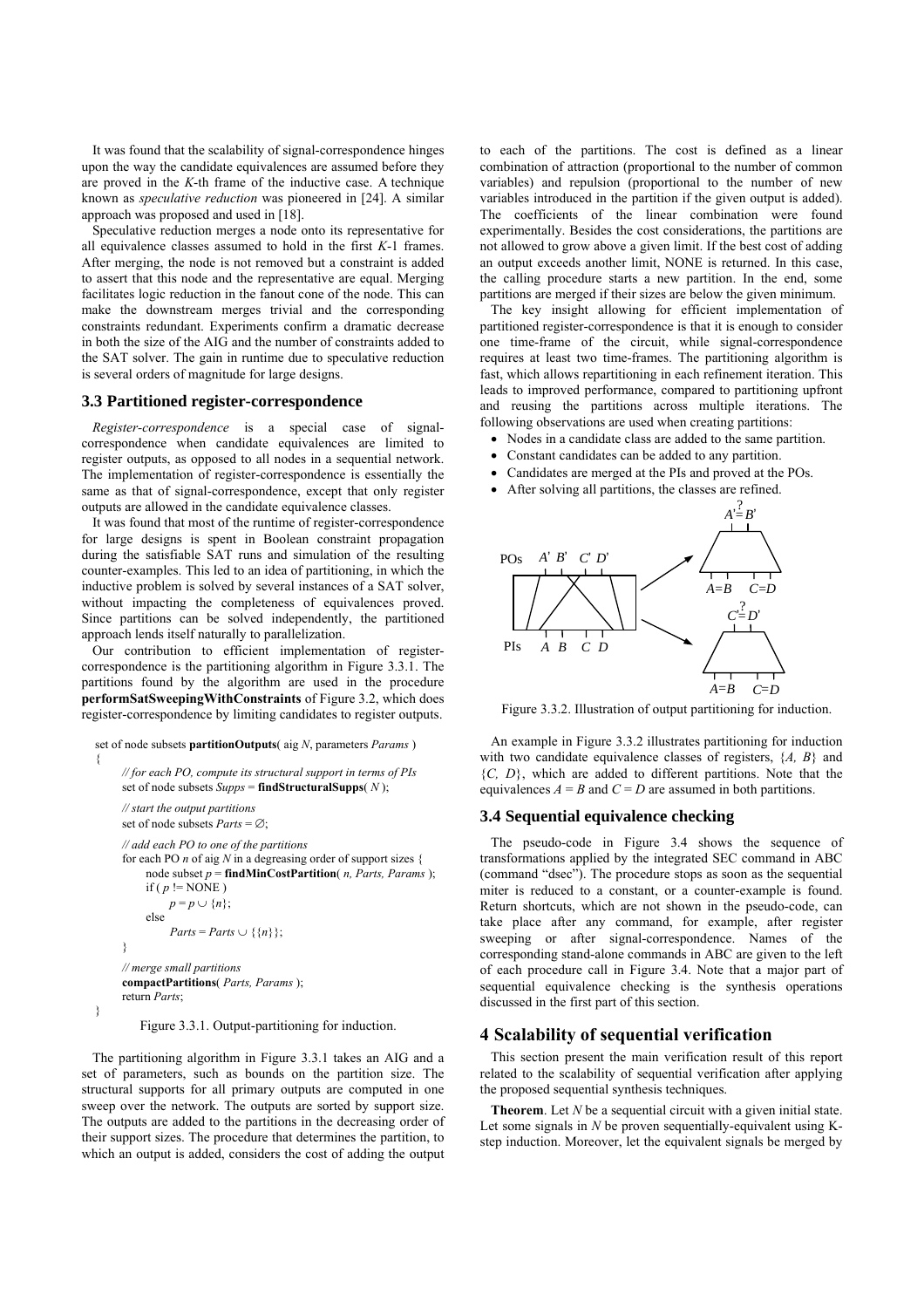replacing each signal by the representative of its equivalence class. This resulting circuit *N*' is sequentially-equivalent to *N*. It is assumed that the logic of *N'* is not further restructured after merging sequentially-equivalent nodes. Let *M* be the sequential miter comparing the POs of the circuits before and after synthesis:  $M = N \oplus N'$ . Then the POs of *M* asserted at 0 are inductive invariants provable using  $K$ -step induction, where  $K$  is the same as used in the sequential synthesis.

An important requirement of the above theorem is that there is no further restructuring of the circuit after sequential synthesis. If a restructuring is performed, equivalent points common to both networks may be lost, resulting in the loss of inductiveness [12]. It should be noted that when SEC shown in Figure 3.4 is used to verify the results of the proposed synthesis, the intermediate retiming is disabled (command "dsec  $-r$ "). The only logic restructuring command (AIG rewriting) is present inside the Kloop. This command is never reached if only simple induction  $(K=1)$  is used in synthesis. In this case, the equivalence is proven by register-correspondence or signal-correspondence with K=1.

**sequentialEquivalenceChecker**( network *N*1, network *N*2 )

{

*// convert networks to AIG; pair PIs/POs by name; // transform registers to have constant-0 initial state*  aig *M* = **createSequentialMiter**( *N*1, *N*2 );// *command* "*miter -c"*

*// remove logic that does not fanout into POs*  **runSequentialSweep**( *M* ); *// command "scl"*

*// remove stuck-at and combinationally-equivalent registers*  **runStructuralRegisterSweep**( *M* ); *// command "scl -l"* 

*// move all registers forward and compute new initial state; // this command can be disabled by switch "–r", e.g. "dsec –r"*  **runForwardRetiming**( *M* ); *// command "retime –M 1"*

*// merge sequential equivalent registers* 

*// (this completely solves SEC if only retiming was performed)*  **runPartitionedRegisterCorrespondence**( *M* ); *// com. "lcorr"*

*// merge comb. equivalence before trying signal-correspondence*  **runCombinationalSatSweeping**( *M* ); *// command "fraig"*

for  $(K = 1: K \le 64: K = K * 2)$  { *// merge sequential equivalences by K-step induction*  **runSignalCorrespondence**( *M*, *K* ); *// command "ssw –K"* 

 *// minimize and restructure combinational logic*  **runAIGrewriting**( *M* ); *// command "drw"*

 *// move registers forward after logic restructuring*  **runForwardRetiming**( *M* ); *// command "retime –M 1"*

 *// target satisfiable SAT instances*  **runSequentialAIGsimulation**( *M* ); *// command*

*// if miter is still unsolved, save it for future research*  **dumpSequentialMiter**( *M* ); // *command "write\_aiger"*

}

}

Figure 3.4. Integrated SEC in ABC.

Finally, we note another synergy between sequential synthesis and sequential verification, namely the use of retiming. It was found experimentally that applying the most-forward retiming to the sequential miter before K-step induction often leads to substantial speed-ups - but only if some form of retiming was applied during synthesis! In the synthesis experiments of this report (Section 5), retiming was not used and it was found helpful to skip retiming when verifying the results of this synthesis.

The intuition behind this is the following: As a result of merging nodes during synthesis, structural changes in the circuit allow registers to travel to different locations after the mostforward retiming. When it happens, alignment of the register locations across the original and the final circuit is lost.

On the other hand, if retiming is used as part of synthesis, then applying most-forward retiming during verification facilitates alignment of the registers in both copies of the design. This alignment is complete if retiming was the only transformation during synthesis. In this case, register-correspondence using simple induction is enough to solve the verification problem [12]. But even if some logic restructuring was done before or after retiming, the most-forward retiming during verification tends to increase the number of matching register locations. This tends to speed up verification and solve difficult verification instances, which were previously not inductive.

# **5 Experimental results**

The synthesis and verification algorithms are implemented in ABC [3] as commands *scl, lcorr, ssw* and *dsec*. The SAT solver used is a modified version of MiniSat-C\_v1.14.1 [8]. The experiments targeting FPGA mapping into 6-input LUTs were run on an Intel Xeon 2-CPU 4-core computer with 8Gb of RAM. The resulting networks are verified by SEC described in this report.

The academic benchmarks used for the experiments are 25 of the largest benchmarks from the ITC'97, ISCAS'89, and IWLS'05 suites [10]. The industrial benchmarks are 50 industrial circuits ranging in size from 100 to 20K registers. For industrial benchmarks with multiple clock domains, optimization was applied only to the domain with the largest number of registers. An additional experiment was run using several IBM benchmarks.

The following ABC commands were included in the scripts used to collect the experimental results:

- *resyn* is a logic synthesis script that performs 5 iterations of AIG rewriting [23].
- *resyn2* is a logic synthesis script that performs 10 iterations of AIG rewriting that are more diverse than those of *resyn.*
- *choice* is a logic synthesis script that allows for accumulation of structural choices [6]; *choice* runs *resyn* followed by *resyn2* and collects three snapshots of the network: the original, the final, and the intermediate one saved after *resyn*
- *if* is a structural FPGA mapper with priority cuts [22], finetuned area recovery, and the capacity to map over a subject graph with structural choices [6] (the mapper computes and stores at most 8 6-input priority cuts at each node; it performs five iterations of area recovery, three with area flow and two with exact local area)
- *scl* is a structural register sweep (Section 3.1).
- *lcorr* is a partitioned register-correspondence computation using simple induction (Section 3.3).
- *ssw* is a signal-correspondence computation using *K*-step induction (Section 3.2)
- *dsec* is a sequential equivalence checker (Section 3.4)

Tables 1-4 shows results for three experimental runs:

- Section "Baseline" corresponds to a typical run of higheffort technology-independent synthesis and technology mapping with structural choices for FPGA architectures with 6-LUTs (*choice; if; choice; if; choice; if*)
- Section "Reg Corr" corresponds to register sweep and partitioned register-correspondence (*scl; lcorr*) followed by the baseline synthesis and mapping.
- Section "Sig Corr" corresponds to register sweep, partitioned register-correspondence, and signal-correspondence (*scl; lcorr; ssw*) followed by the baseline synthesis and mapping.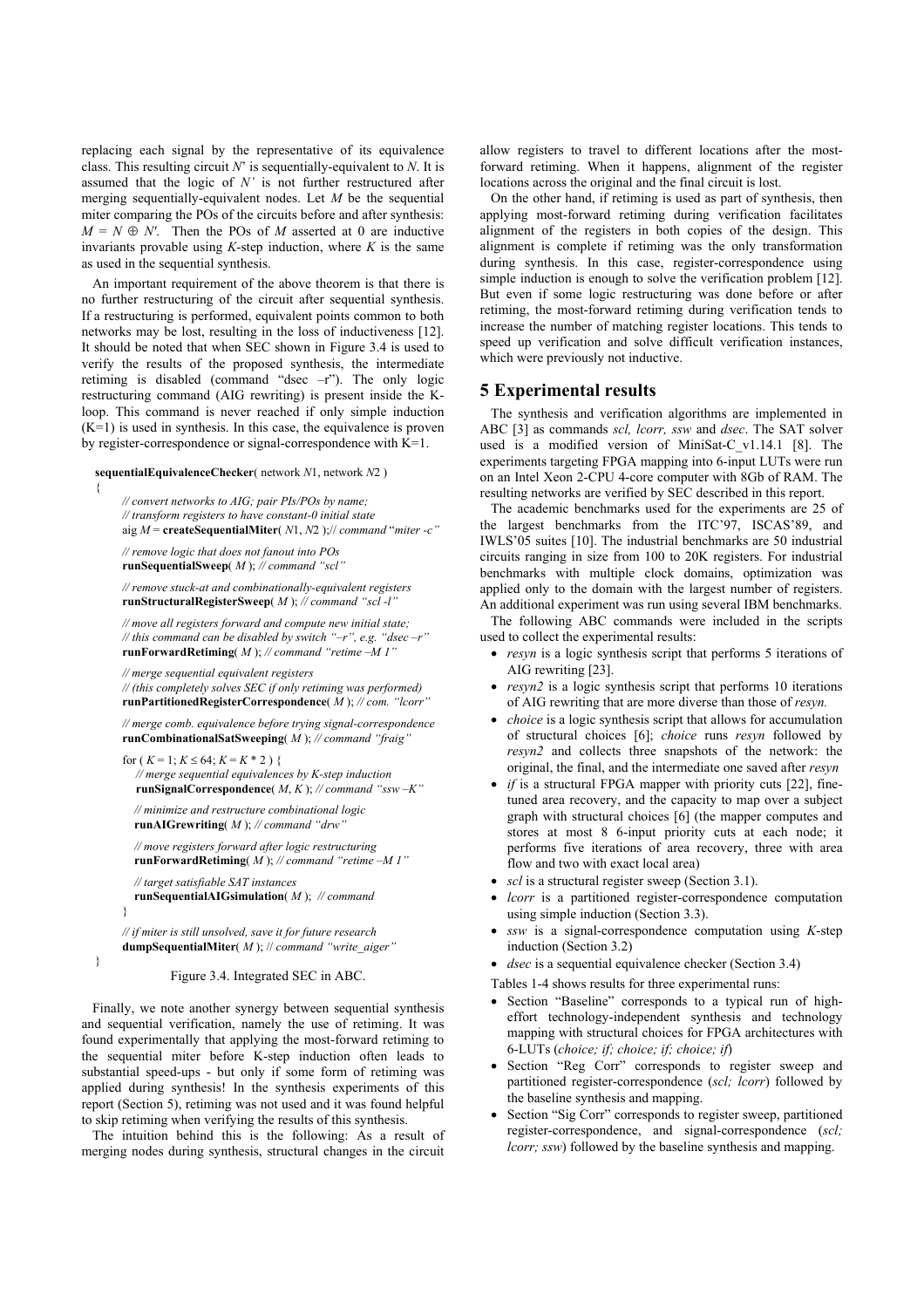Tables 1-2 show statistics for the academic benchmarks: the number of primary inputs (column "PIs"), primary outputs (column "POs"), and registers (column "Reg"). The area in the tables is calculated as the number of 6-LUTs (columns "LUT") and delay is measured as the depth of the 6-LUT network (columns "Lev"). The ratios in the tables are the ratios of geometric averages of the values in the columns.

Tables 3-4 show the summary of results for the set of 50 industrial benchmarks. In Table 3, columns "Baseline", "Reg Corr", and "Sig Corr" show geometric averages of the corresponding parameters. Columns "Ratio" show the ratios of the columns to the left against column "Baseline". The rows show the number of registers, area (the number of 6-LUTs), and delay (the depth of 6-LUT network). In Table 4, columns correspond to transformations. The row "Geomean" shows the average runtimes taken by each transformation. Row "Ratio" shows the ratios of the runtimes to the total runtime of synthesis and verification.

#### Synthesis results

A substantial reduction (about 33%) over the baseline case is achieved on academic benchmarks (Table 1) in both registers and area while the delay is reduced by 14%. Such large reductions on these benchmarks may be the result of unrealistic initial states that were possibly reset to the all-0 state after the original initial state was lost. In this case, the proposed sequential synthesis removes the logic that is not exercised on the reachable states.

The reduction achieved for the industrial benchmarks (Table 3) is 32% in registers and 15% in area while preserving the delay. The geometric averages of synthesis and verification runtime on this set are close to 50 sec and 25 sec, respectively.

An additional experiment was run on a set of 9 industrial benchmarks contributed by our collaborators at IBM. The results are shown in Table 5, which has the same notation as Table 1. On this benchmark set, the reduction in registers and LUTs is 14% and 9%, respectively. The total runtime of synthesis and verification followed by combinational synthesis and mapping was less than one minute for all 9 benchmarks from this set.

#### Verification results

The verification runtimes and runtime ratios are shown in Tables 2 and 4 in columns "SEC".

It is interesting to note that, for academic benchmarks, the verification runtime is larger than that of sequential synthesis, possibly because larger synthesis reductions lead to larger structural gaps that should be bridged by Boolean reasoning during the iterative refinement. For the industrial benchmarks, the verification takes less time than sequential synthesis. This is likely because verification uses the partitioned implementation of register-correspondence to quickly reduce the size of the sequential miter composed of two similar copies of the same design, leaving less if any work to do for slower signalcorrespondence. Meanwhile, synthesis applies signalcorrespondence to a single copy of the design reduced only by 30% on average after partitioned register-correspondence.

Finally, we mention that sequential verification capabilities of ABC were applied to several sets of industrial problems ranging in size from less than a hundred to several thousand registers. Most of these problems were solved successfully within several minutes while, on some of them, the verification engine gave up after scaling *K*-step induction to a predefined limit. The detailed results are not included in this report because the type of synthesis is not known and therefore these results are not relevant to the case study of synergy between synthesis and verification.

# **6 Conclusions and future work**

This report presents a case-study of a sequential synthesis and its counterpart, a scalable approach to sequential verification that can efficiently validate the results of the proposed synthesis. The presented algorithms have the following salient features:

- efficient implementation using partitioned inductive solving.
- substantial savings in registers and area without increasing the delay.
- minimum modification to state encoding, scan chains, and functional test vectors after synthesis.
- scalable sequential verification by an inductive prover comparable to that used for synthesis.

The experimental results on both academic and industrial benchmarks confirm the practicality of the proposed synthesis and demonstrate affordable runtimes of the unbounded sequential equivalence checking after sequential synthesis.

Future work in this area will include:

- Tuning the inductive prover for scalability (for example, using unique-state constraints).
- Developing new sequential engines (interpolation [19], synthesizing equivalence for induction, etc).
- Extending the proposed form of sequential synthesis to include (a) on-the-fly retiming [1], (b) logic restructuring using unreachable states as external don't-cares, (c) iterative processing similar to that of combinational synthesis [23].

# **Acknowledgements**

This work was supported in part by SRC contracts 1361.001 and 1444.001, and the California Micro Program with industrial sponsors Actel, Altera, Calypto, Magma, Synopsys, and **Synplicity**.

The authors are indebted to Stephen Jang of Xilinx for his masterful experimental evaluation of the proposed algorithms.

#### **References**

- [1] J. Baumgartner and A. Kuehlmann, "Min-area retiming on flexible circuit structures", *Proc. ICCAD'01*, pp. 176-182.
- [2] J. Baumgartner, H. Mony, V. Paruthi, R. Kanzelman, and G. Janssen. "Scalable sequential equivalence checking across arbitrary design transformations". *Proc. ICCD'06*.
- [3] Berkeley Logic Synthesis and Verification Group*. ABC: A System for Sequential Synthesis and Verification*. Release 70930. http://www-cad.eecs.berkeley.edu/~alanmi/abc
- [4] P. Bjesse and K. Claessen. "SAT-based verification without state space traversal". *Proc. FMCAD'00.* LNCS, Vol. 1954, pp. 372-389. [5] P. Bjesse and J. Kukula, "Automatic generalized phase abstraction
- for formal verification", *Proc. ICCAD'06*, pp. 1076-1082.
- [6] S. Chatterjee, A. Mishchenko, R. Brayton, X. Wang, and T. Kam, "Reducing structural bias in technology mapping", *Proc. ICCAD '05,*  pp. 519-526.
- [7] J. Cong and Y. Ding, "FlowMap: An optimal technology mapping algorithm for delay optimization in lookup-table based FPGA designs", *IEEE Trans. CAD*, vol. 13(1), January 1994, pp. 1-12.
- [8] N. Een and N. Sörensson, "An extensible SAT-solver". *SAT '03.* http://www.cs.chalmers.se/Cs/Research/FormalMethods/MiniSat
- [9] C. A. J. van Eijk. Sequential equivalence checking based on structural similarities, *IEEE Trans. CAD*, vol. 19(7), July 2000, pp. 814-819.
- [10] IWLS 2005 Benchmarks. http://iwls.org/iwls2005/benchmarks.html
- [11] J.-H. Jiang and R.Brayton, "Retiming and resynthesis: A complexity perspective". *IEEE TCAD*, Vol. 25 (12), Dec. 2006, pp. 2674-2686.
- [12] J.-H. Jiang and W.-L. Hung, "Inductive equivalence checking under retiming and resynthesis", *Proc. ICCAD'07*.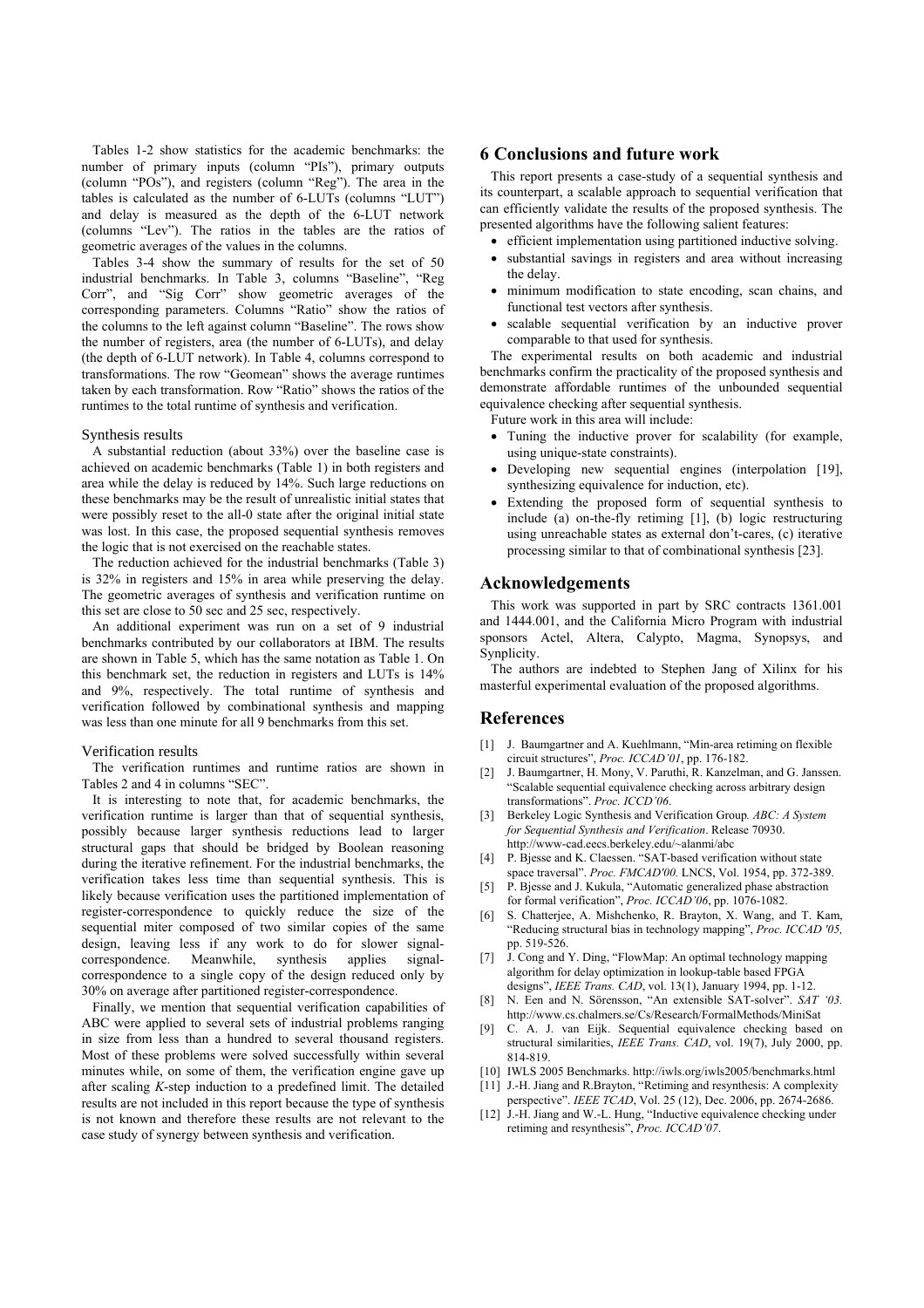- [13] A. Kuehlmann, V. Paruthi, F. Krohm, and M. K. Ganai, "Robust Boolean reasoning for equivalence checking and functional property verification", *IEEE TCAD*, Vol. 21(12), Dec 2002, pp. 1377-1394.
- [14] A. Kuehlmann, "Dynamic transition relation simplification for bounded property checking". *Proc. ICCAD '04,* pp. 50-57.
- [15] F. Lu, L. Wang, K. Cheng, J. Moondanos, and Z. Hanna, "A signal correlation guided ATPG solver and its applications for solving difficult industrial cases," *Proc. DAC `03*, pp. 668-673.
- [16] F. Lu, M. K. Iyer, G. Parthasarathy, K.-T. Cheng, and K.C. Chen. "An efficient sequential SAT solver with improved search strategies". *Proc. DATE'05*, pp. 1102-1107.
- [17] F. Lu and K.-T. Cheng. "Sequential equivalence checking based on K-th invariants and circuit SAT solving". *Proc. HLDVT'05,* pp. 45- 51.
- [18] F. Lu and T. Cheng. "IChecker: An efficient checker for inductive invariants". *Proc. HLDVT '06*, pp. 176-180.
- [19] K. L. McMillan. "Interpolation and SAT-Based model checking". *Proc. CAV'03*, pp. 1-13
- [20] A. Mishchenko, S. Chatterjee, R. Jiang, and R. Brayton, "FRAIGs: A unifying representation for logic synthesis and verification", *ERL Technical Report*, EECS Dept., U. C. Berkeley, March 2005.
- [21] A. Mishchenko, S. Chatterjee, R. Brayton, and N. Een, "Improvements to combinational equivalence checking", *Proc. ICCAD '06*, pp. 836-843
- [22] A. Mishchenko, S. Cho, S. Chatterjee, and R. Brayton, "Combinational and sequential mapping with priority cuts", *Proc. ICCAD '07*.
- [23] A. Mishchenko, S. Chatterjee, and R. Brayton, "DAG-aware AIG rewriting: A fresh look at combinational logic synthesis", *Proc. DAC '06*, pp. 532-536.
- [24] H. Mony, J. Baumgartner, V. Paruthi, and R. Kanzelman. "Exploiting suspected redundancy without proving it". *Proc. DAC'05*.
- [25] K. Ng, M. R. Prasad, R. Mukherjee and J. Jain, "Solving the latch mapping problem in an industrial setting," *Proc. DAC '03*, pp. 442- 447.
- [26] P. Pan and C.-C. Lin, "A new retiming-based technology mapping algorithm for LUT-based FPGAs," *Proc. FPGA '98*, pp. 35-42.

| <b>Example</b>  | <b>Statistics</b> |                  | <b>Baseline</b> |       |                |            | <b>Reg Corr</b> |                | <b>Sig Corr</b> |       |                         |
|-----------------|-------------------|------------------|-----------------|-------|----------------|------------|-----------------|----------------|-----------------|-------|-------------------------|
|                 | PI                | PO               | <b>LUT</b>      | Reg   | Lev            | <b>LUT</b> | Reg             | Lev            | <b>LUT</b>      | Reg   | Lev                     |
| b14             | 32                | 54               | 1144            | 245   | 13             | 1090       | 215             | 13             | 1122            | 215   | 13                      |
| b15             | 36                | 70               | 2027            | 449   | 14             | 1930       | 415             | 15             | 1940            | 415   | $\overline{15}$         |
| b17             | 37                | 97               | 6086            | 1415  | 18             | 2356       | 611             | 15             | 2327            | 604   | 14                      |
| b20             | 32                | 22               | 2454            | 490   | 14             | 2400       | 429             | 14             | 2398            | 429   | 14                      |
| b21             | 32                | 22               | 2439            | 490   | 15             | 2395       | 429             | 15             | 2324            | 429   | 15                      |
| b22             | 32                | 22               | 3720            | 735   | 14             | 3602       | 611             | 14             | 3493            | 611   | 14                      |
| s13207          | 31                | 121              | 655             | 669   | 5              | 255        | 195             | 3              | 252             | 193   | $\overline{\mathbf{3}}$ |
| s35932          | 35                | 320              | 2720            | 1728  | $\overline{c}$ | 2336       | 1472            | $\overline{2}$ | 2336            | 1472  | $\overline{2}$          |
| s38417          | 28                | 106              | 2130            | 1636  | 6              | 1859       | 1348            | 6              | 1848            | 1345  | 6                       |
| s38584          | 12                | 278              | 2242            | 1452  | 6              | 1199       | 843             | $\overline{4}$ | 1120            | 784   | $\overline{4}$          |
| systemcaes      | 260               | 129              | 1851            | 670   | 8              | 1796       | 670             | 8              | 1795            | 670   | $8\,$                   |
| systemcdes      | 132               | 65               | 405             | 190   | $\overline{7}$ | 419        | 190             | 6              | 476             | 190   | 5                       |
| tv80            | 14                | 32               | 1787            | 359   | 11             | 1834       | 350             | 10             | 110             | 64    | $\overline{\mathbf{3}}$ |
| usb_funct       | 128               | $\overline{121}$ | 3095            | 1746  | 6              | 3044       | 1722            | 6              | 2758            | 1602  | $\overline{6}$          |
| vga_lcd         | 89                | 109              | 28939           | 17079 | 6              | 26891      | 16001           | 6              | 22274           | 12882 | 6                       |
| wb conmax       | 1130              | 1416             | 10303           | 770   | 6              | 9851       | 770             | 6              | 9865            | 770   | 6                       |
| wb dma          | 217               | 215              | 1037            | 563   | 6              | 898        | 521             | 4              | 879             | 490   | $\overline{4}$          |
| ac97 ctrl       | 84                | 48               | 2798            | 2199  | 3              | 2792       | 2199            | 3              | 2570            | 1985  | $\overline{\mathbf{3}}$ |
| aes core        | 259               | 129              | 2951            | 530   | 5              | 2958       | 527             | 5              | 2962            | 527   | 5                       |
| des area        | 240               | 64               | 937             | 128   | $\overline{7}$ | 867        | 64              | $\tau$         | 872             | 64    | $\tau$                  |
| des_perf        | 234               | 64               | 5516            | 8808  | $\overline{4}$ | 5525       | 8746            | $\overline{4}$ | 5518            | 8746  | $\overline{4}$          |
| <b>Ethernet</b> | 98                | 115              | 11939           | 10544 | 6              | 1396       | 883             | 6              | 1357            | 849   | 6                       |
| i2c             | 19                | 14               | 232             | 128   | 3              | 247        | 126             | 3              | 217             | 126   | $\overline{\mathbf{3}}$ |
| mem_ctrl        | 115               | 152              | 1916            | 1083  | 7              | 1890       | 1046            | 7              | 1854            | 1046  | $\overline{5}$          |
| pci spoci ctrl  | 25                | 13               | 238             | 60    | $\overline{4}$ | 238        | 60              | $\overline{4}$ | 41              | 33    | $\overline{\mathbf{3}}$ |
| Geomean         | The               |                  | 2141            | 809.9 | 6.8            | 1725       | 610.9           | 6.33           | 1405            | 544.3 | 5.83                    |
| Ratio           |                   |                  | 1               | 1     | 1              | 0.806      | 0.754           | 0.935          | 0.656           | 0.672 | 0.86                    |
| Ratio           |                   |                  |                 |       |                | 1          | $\mathbf{1}$    | 1              | 0.814           | 0.891 | 0.92                    |

Table 1. Register count, area, and delay after the proposed synthesis for academic benchmarks.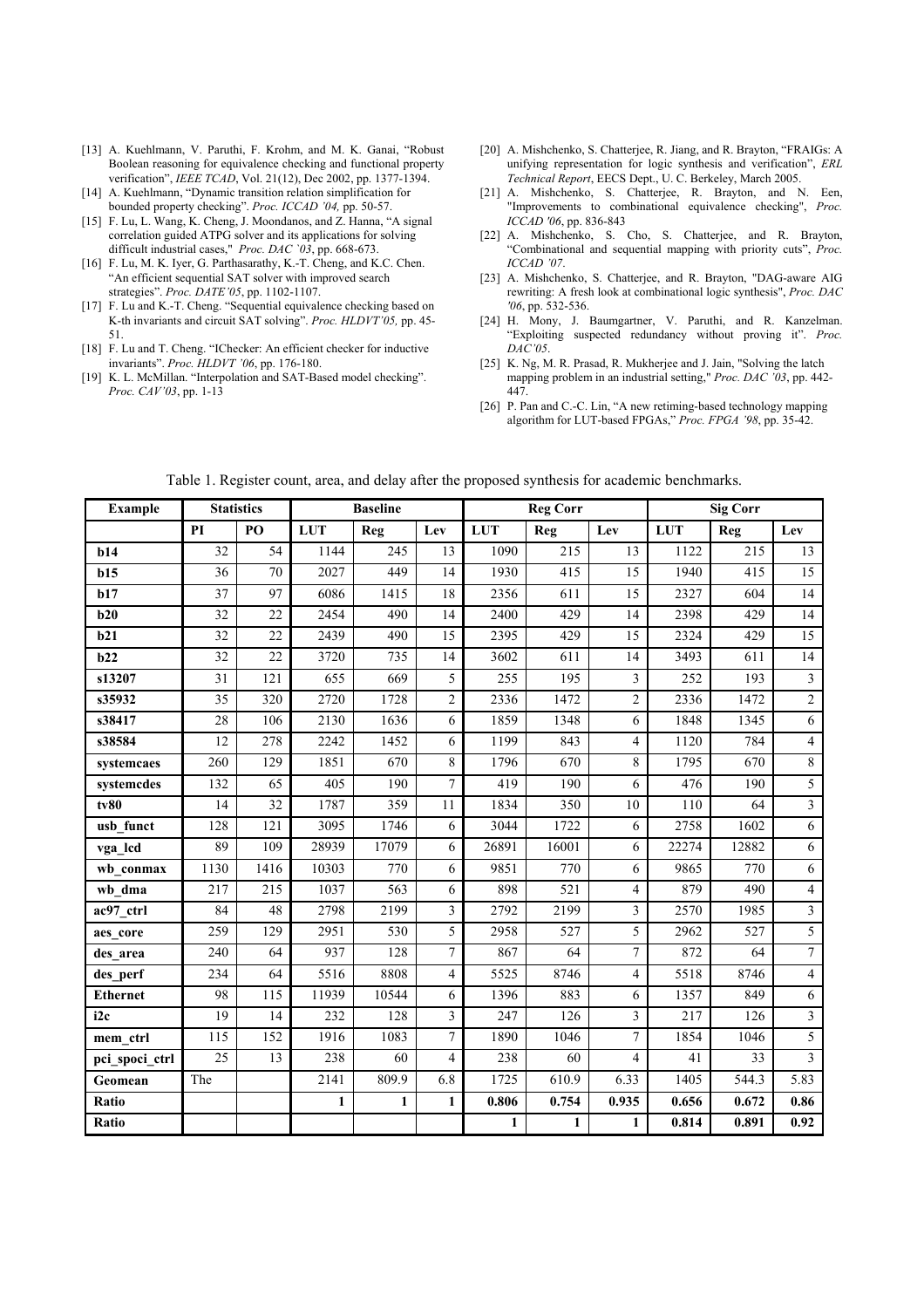| <b>Example</b>    |                 | <b>Statistics</b> |            | <b>Runtime Distribution</b> |                |            |                |              |  |  |
|-------------------|-----------------|-------------------|------------|-----------------------------|----------------|------------|----------------|--------------|--|--|
|                   | PI              | PO                | <b>Reg</b> | <b>RegCorr</b>              | <b>SigCorr</b> | <b>SEC</b> | <b>Mapping</b> | <b>Total</b> |  |  |
| b14               | 32              | 54                | 245        | 0.03                        | 0.31           | 0.63       | 7.65           | 8.62         |  |  |
| b15               | 36              | 70                | 449        | 0.34                        | 6.26           | 11.79      | 12.24          | 30.63        |  |  |
| b17               | 37              | 97                | 1415       | 0.67                        | 11.32          | 19.23      | 12.46          | 43.68        |  |  |
| b20               | 32              | 22                | 490        | 0.1                         | 1.79           | 2.87       | 15.72          | 20.48        |  |  |
| b21               | $\overline{32}$ | 22                | 490        | 0.11                        | 2.55           | 3.96       | 16.54          | 23.16        |  |  |
| b22               | $\overline{32}$ | $22\,$            | 735        | 0.13                        | 2.9            | 6.88       | 22.66          | 32.57        |  |  |
| s13207            | 31              | 121               | 669        | 0.06                        | 0.22           | 0.31       | 0.46           | 1.05         |  |  |
| s35932            | 35              | 320               | 1728       | 0.57                        | 1.83           | 5.43       | 5.47           | 13.3         |  |  |
| s38417            | 28              | 106               | 1636       | 1.05                        | 2.65           | 8.59       | 6.09           | 18.38        |  |  |
| s38584            | 12              | 278               | 1452       | 0.7                         | 1.12           | 4.11       | 3.36           | 9.29         |  |  |
| <b>Systemcaes</b> | 260             | 129               | 670        | 0.07                        | 1.42           | 2.81       | 11.17          | 15.47        |  |  |
| <b>Systemcdes</b> | 132             | 65                | 190        | 0.01                        | 0.07           | 0.09       | 3.7            | 3.87         |  |  |
| tv80              | 14              | 32                | 359        | 0.22                        | 0.94           | 1.28       | 0.46           | 2.9          |  |  |
| usb funct         | 128             | 121               | 1746       | 1.95                        | 12.65          | 29.64      | 11.36          | 55.6         |  |  |
| vga_lcd           | 89              | 109               | 17079      | 165.01                      | 570.28         | 1830.19    | 78.85          | 2644.33      |  |  |
| wb conmax         | 1130            | 1416              | 770        | 0.64                        | 17.08          | 2.03       | 45.03          | 64.78        |  |  |
| wb dma            | 217             | 215               | 563        | 0.11                        | 0.49           | 1.29       | 2.54           | 4.43         |  |  |
| ac97_ctrl         | 84              | 48                | 2199       | 0.69                        | 14.83          | 25.31      | 6.38           | 47.21        |  |  |
| aes_core          | 259             | 129               | 530        | 0.14                        | 1.25           | 1.65       | 27.51          | 30.55        |  |  |
| des_area          | 240             | 64                | 128        | 0.01                        | 0.13           | 0.1        | 5.45           | 5.69         |  |  |
| des perf          | 234             | 64                | 8808       | 1.1                         | 81.97          | 49.44      | 113.52         | 246.03       |  |  |
| <b>Ethernet</b>   | 98              | 115               | 10544      | 4.93                        | 3.68           | 19.66      | 4.15           | 32.42        |  |  |
| i2c               | 19              | 14                | 128        | 0.03                        | 0.11           | 0.19       | 0.7            | 1.03         |  |  |
| mem ctrl          | 115             | 152               | 1083       | 0.96                        | 10.21          | 11.96      | 5.4            | 28.53        |  |  |
| pci spoci ctrl    | 25              | 13                | 60         | 0.03                        | 0.09           | 0.15       | 0.15           | 0.42         |  |  |
| Geomean           |                 |                   | 809.9      | 7.1864                      | 29.846         | 81.5836    | 16.7608        | 135.3768     |  |  |
| Ratio             |                 |                   |            | 0.053                       | 0.221          | 0.603      | 0.123          | 1.000        |  |  |

Table 2. Runtime of the proposed synthesis and verification for academic benchmarks.

Table 3. Register count, area, and delay after the proposed synthesis for industrial benchmarks.

|                  | <b>Baseline</b> | <b>Reg Corr</b> | Ratio | <b>Sig Corr</b> | Ratio |
|------------------|-----------------|-----------------|-------|-----------------|-------|
| <b>Registers</b> | 1583            | 1134            | 0.71  | 1084            | 0.68  |
| 6-LUTs           | 7472            | 6751.5          | 0.90  | 6360            | 0.85  |
| Depth            | 8.5             | 8.5             | 1.00  | 8.5             | 1.00  |

Table 4. Runtime of the proposed synthesis and verification for industrial benchmarks.

|         | <b>Reg Corr</b> | <b>Sig Corr</b> | SEC   | $\text{Syn } \& \text{Map}$ | Total    |
|---------|-----------------|-----------------|-------|-----------------------------|----------|
| Geomean | າ າ 1<br>J.J 1  | 74.28           | 41.10 | 40.60                       | 159.30   |
| Ratio   | 0.02            | 0.47            | 0.26  | 0.25                        | $1.00\,$ |